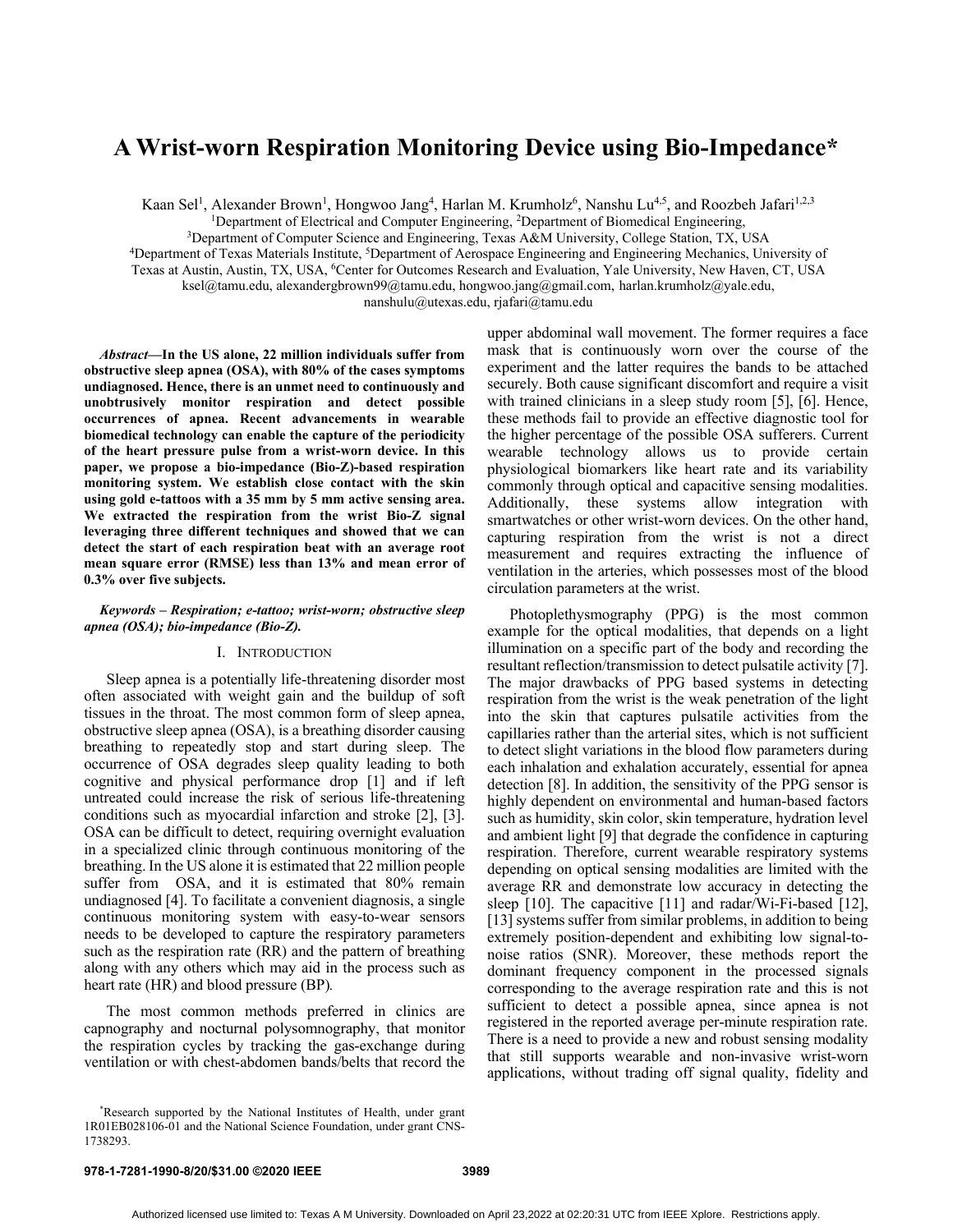sensitivity across the sensing area. In addition, the system should be able to provide breath-by-breath respiration rate analysis to detect the patterns of possible apnea.

In this paper, we introduce a technique based on bioimpedance (Bio-Z) to capture variations in the hemodynamic and respiratory biomarkers non-invasively. In our previous works, we showed that we can capture HR, pulse transit time (PTT) [14] as well as BP with high confidence [15] from the wrist, as well as the heart and lung activities from the chest [16] using Bio-Z. This paper focuses on capturing the respiration rate from the wrist with Bio-Z through ultra-thin gold e-tattoos as shown in Fig. 1. To achieve this, we capture signal modulations on the Bio-Z signal as possible influences from the respiratory cycle.

Our contribution in this paper can be summarized as follows:

- A novel method that leverages Bio-Z to extract breath-by-breath respiration rate from the variations in the heart pressure pulse-wave and the physical motion at the wrist.
- The system injects a non-invasive microamp AC current at high frequency and picks-up differential voltage induced by the Bio-Z on a 35mm by 5mm sensing area established by ultra-thin gold e-tattoos, which can be integrated into a wrist-worn device with ease.
- Since the system processes individual breaths to extract the breath-by-breath respiration rates, it can be extended to carry a respiration pattern analysis to detect possible hyperpnea and hypopnea along with apnea.

The rest of the paper is organized as follows. In Section II, we describe the developed measurement setup and our signal post-processing to extract respiration influence on Bio-Z. Then, we share the experimental results in Section III. Finally, our conclusion is given in Section IV.

#### II. METHODS

Biological tissues, cells, surrounding extracellular fluid and encapsulated intracellular fluid create a finite impeding path for any AC signal penetrating through the skin. Although cell membranes, as well as the skin, acts as a capacitive barrier, increasing the frequency of the applied AC signal leads to a lower attenuation while traveling its course. Therefore, a noninvasive bio-impedance (Bio-Z) signal can be acquired through injecting a very-small AC signal and picking up the accumulated voltage signal due to this injection. If the placement of the electrodes responsible for injection and sensing happens on the projection of the artery, the magnitude of the Bio-Z becomes a factor of physiological and physical changes occurring at the moment of signal injection. For instance, while blood volume changes at the vessels, due to periodic heart activity, additional changes in the momentary impedance of the vessels, muscle movements or gestures will also contribute to the Bio-Z variations. Therefore, continuous Bio-Z measurement provides significant and strongly correlated information about these phenomena. However, a



**Fig. 1.** A wrist-worn continuous respiration and blood flow monitoring device based on non-invasive bio-impedance (Bio-Z) sensing and ultrathin gold e-tattoos.

significant challenge in measuring the Bio-Z changes remains in building a system establishing good contact with the skin while preventing the skin impedance from dominating the dynamic range of the system. To obtain the former, we use ultrathin and flexible gold e-tattoos that form an intimate contact with the skin, and for the latter, we introduce Bio-Z XL that provides low-noise multichannel Bio-Z sensing based on four-terminal sensing (Kelvin sensing). In this study, the frequency of the injected signal is selected as 10 kHz due to the low electrode-skin impedance, the 1 mA allowance of current injection amplitude due to safety standards [17] and the low contribution of flicker noise (1/f noise) at this frequency. This operation frequency is validated in our prior studies [18], [19].

## *A. Multi-Channel Bio-Impedance Sensing on the Wrist*

In this work, we use ultra-thin gold e-tattoos with  $25 \text{ mm}^2$ square shaped active surfaces that establishes an intimate contact with the skin. We previously shared the cut-and-paste manufacturing method of the tattoos as well as the acquisition of certain signal modalities such as ECG, SCG, and capacitive sensing [20], [21]. In order to improve the stability of the ultrathin tattoos, the traces are designed in a serpentine shape. Prior to each signal acquisition with the tattoos, we obtained LCR measurements (LCR Meter IM3536, Hioki, Japan) at the tattoo-skin interface. The interface brings 5-10 kΩ impedance at our operation frequency of 10 kHz, which is comparable to the state-of-the-art wet electrodes [18]. The tattoos are supported with a Tegaderm layer to provide additional flexibility, mechanical stability, and adhesion to the skin. The characterization of the tattoo integration, as well as the contact quality, is planned to be published as a separate work.

The Bio-Z XL board operates based on an ARM Cortex M4 MCU that triggers a 16-bit DAC converter (DAC8811, Texas Instruments, USA) to generate an AC signal with programmable gain and frequency. The output of DAC is fed to the negative terminal of a precision amplifier (OPA211, Texas Instruments, USA) through a resistor and a capacitor in series in order to prevent DC injection into the body and arrange the gain of V-to-I conversion. The injection electrodes are connected to the feedback loop of the op-amp, allowing a stable current injection into the epidermis. In order to sense the small variations in the Bio-Z, the board contains low-noise and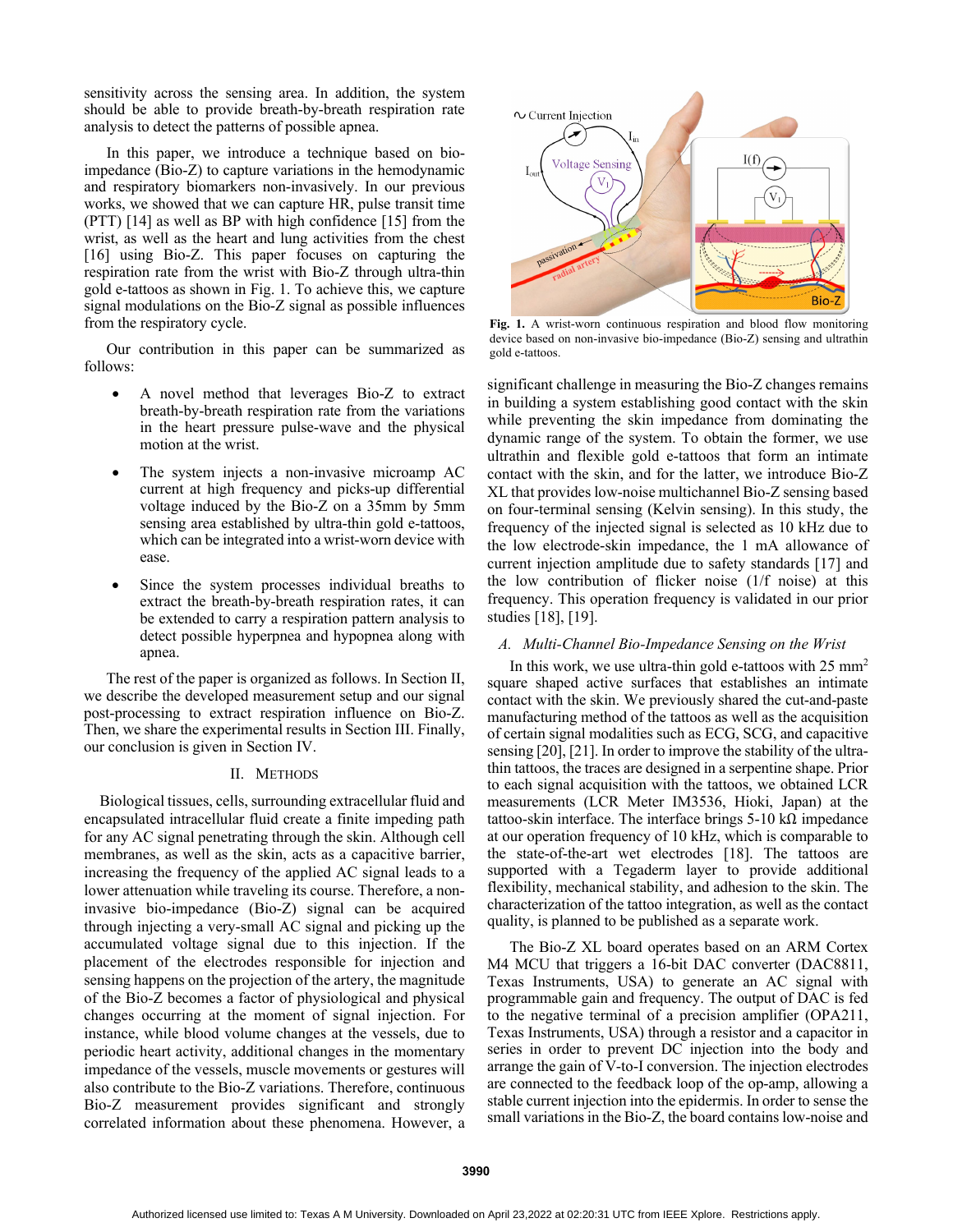low-power instrumentational amplifiers (AD8421, Analog Devices, USA) that amplify the small voltage signal induced in between the sensing electrodes due to the current injection with 20 dB. The amplified signal is then filtered with a lowpass anti-aliasing filter with cut-off frequency at 30 kHz and fed into a high-resolution and high-speed 24-bit delta-sigma ADC (ADS1278, Texas Instruments, USA) with a sampling frequency of 93,750 Hz with 4 simultaneous channels (0.3 μV sensing resolution, with 9 points per signal period) [18], [19]. The overall system is calibrated with a calibration circuit demonstrating less than 1 m $\Omega$  root-mean-square (RMS) error, which is sufficiently lower than the target Bio-Z variations (50 mΩ).

# *B. Signal Post-Processing for Respiration Extraction*

The sampled data of all channels is sent to the MCU, which then sends it to the PC through Hi-Speed USB Bridge for signal post-processing in MATLAB and to extract the respiratory activity. First, the raw ADC readings are converted to the units of  $\Omega$  using the calibration measurement and multiplied with the carrier signal, *Vc (t)*, which is also fed to the DAC for demodulating the changes in the Bio-Z. We apply a 2nd order Butterworth low-pass filter at 6 Hz cut-off frequency to measure the physiological dependent changes such as heart and respiration activities and to reject the image noise at twice the carrier frequency as well as the highfrequency oscillations. We then downsampled the signals from 93,750 Hz to 375 Hz without a significant loss of information to get the raw Bio-Z readings.

Respiration is the transport of oxygen and carbon dioxide in and out of the body, with lungs being the primary organs of the respiratory system. This vital process of the air movement is driven by lung muscles that cause a significant amount of volume change in the lungs during each breathing cycle. The volume changes of the lungs during respiration influences the intrathoracic pressure upon the circulation as well as the pulmonary arterial pressure [22]–[24], where during each positive-pressure insufflation of the lungs, the diastolic pressure increases [25]. This impacts the blood volume that is traveling through the arteries. At every heartbeat, the arrival of the blood volume to the sensing location due to the pressure pulse wave causes a sharp decrease in the Bio-Z signal from its first main peak (PK) to the first foot (FT) [15]. Therefore, for each hemodynamic cycle, the magnitude of the decrease in the impedance is a direct indicator of the blood volume travelling through the sensing location, and this can be calculated by recording the difference between PK and FT points, denoted as  $y_{\text{Delta-Z}}$  in this manuscript.

In addition to blood volume changes, respiration causes a shift in the mean of the Bio-Z signal in both directions depending on whether the subject is inhaling or exhaling. This behavior is related to the heavy physical movements with the insufflation and inhalation as well as the change in the intrathoracic pressure. To monitor these shifts in the Bio-Z signal, we used maximum slope point (MSP), another important point defined at the descending slope from PK to FT. MSP provides more reliable information than PK and FT points about the changes in the baseband of the signal,  $y_{DC}$ , since it is insensitive to the noise that may occur at the peak or the foot of the signal [15]. Moreover, the difference between time locations for consecutive MSPs provides an accurate



**Fig. 2.** Signal post-processing. k is channel calibration with units of Ω/Volts. *Vc(t)* is digital sinusoidal (carrier) that feeds DAC and used for demodulation purposes. *y* is the resampled signal that passes through the corresponding characteristic point. *t* is the time stamp of the signal at the characteristic point.

estimate for the inter-beat intervals (IBIs). Monitoring the signal constructed by the serial combination of the consecutive IBIs,  $y_{IBI}$ , allow to detect the increase/decrease of the sinus rate with inspiration/expiration, revealing another interrelation between ventilation and circulation. This specific heart-rate variability is referred to as respiratory sinus arrhythmia and is a normal rhythm for healthy and young individuals, and becomes less apparent for the individuals that are likely to be older or have an underlying cardiac problem [26], [27]. Hence, the Bio-Z signal is modulated by the respiration in three main characteristic ways and the overall signal post-processing is shared in Fig. 2.

## III. EXPERIMENTAL RESULTS AND DISCUSSION

All our experiments were conducted on healthy participants under the IRB approval IRB2017-0086D by Texas A&M University at room temperature with the participants being at rest. Gold e-tattoos were fabricated at UT Austin and were placed on the wrist, aligned to the arterial site. Prior to the tattoo placement, we located the artery on the wrist using an ultrasound doppler (Super Dopplex II, Huntleigh, USA). The tattoos have an array of six 25 mm<sup>2</sup> electrodes with a 3 mm separation that builds an intimate contact with the skin. The outermost electrodes were used for injecting a 0.4 mA sinusoidal electrical current at 10 kHz. The second most outer electrodes were used for sensing the Bio-Z changes, where we did not use the most inner electrode pair in this study. We employed a commercial Capnograph (RespSense II, Nonin, USA) that monitors the  $CO<sub>2</sub>$  exchange via an attached nose cannula as a gold standard to get the baseline respiration. We enrolled five participants, where we ran five sets of experiments each including two minutes of signal acquisition from each subject. Fig. 3 shows an example of the experimental setup and tattoo placement on the wrist. The first 10 seconds of each trial is used to synchronize the Capnography signal to the Bio-Z signal, where subjects were asked to hold their breath in this 10 second period.

Fig. 4 shows an example of the raw Bio-Z signal after the demodulation of the ADC readings recorded from the first subject. We also included the characteristic peak, foot and maximum slope points on the same plot, that are used to carry out the rest of the post-processing. Next, we estimated the respiratory influence in three different waveforms from the raw Bio-Z signal. Placing the electrodes at the arterial site leads to strong variations in the Bio-Z with circulation. This is mostly governed by the low impedance of the blood compared to the surrounding tissues [28] that allows Bio-Z to penetrate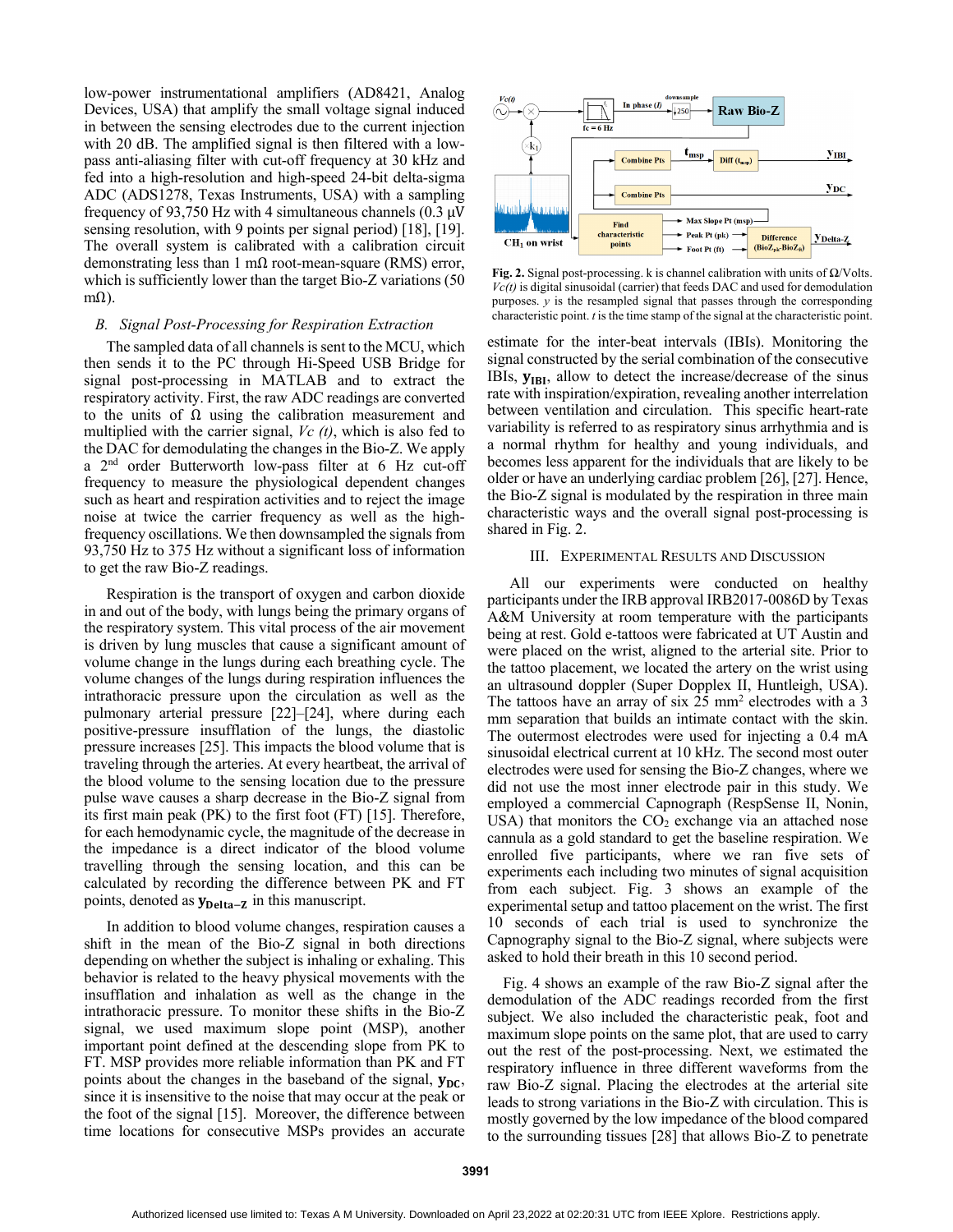

**Fig. 3.** (a) Experimental setup. (b) Gold e-tattoo placement at wrist. (c) Bio-Z XL board for low-noise multi-channel Bio-Z sensing designed in ESP Lab, TAMU, USA.



**Fig. 4.** Raw Bio-Z signal at wrist after demodulation. The plot includes the characteristic points as colored markers.

deeply. With the start of each circulatory cycle, oxygenated blood volume travels through the aorta to be distributed throughout the whole body via arteries. The amount of blood carried with the pulse pressure as well as its wave velocity are a factor of cardiac mechanics. Therefore, the Bio-Z signal acquired within a region containing the underlying arteries reflects all the variations in the cardiac cycle. As the ventilation process, governed by the lungs, is one of the factors that affect blood flow (and, consequently, Bio-Z), we built our analysis to extract the influence of the respiration on circulation using three different techniques. The first estimation, **y**<sub>DC</sub>, focuses on the low-frequency trend of the Bio-Z signal, whereas **yDelta-Z** and **yIBI** extract the amplitude and frequency modulation of the blood flow, respectively within a period of inhaling and exhaling. Fig. 5 shows the normalized fast Fourier Transform (FFT) of the estimated signals, the reference Capnography signal and the raw Bio-Z, with 8 mHz resolution. All of the signals carry a dominant frequency at 0.265 Hz in agreement with the reference signal.

To evaluate the performance of the proposed technique, we carried out a breath-to-breath analysis. Initially, we found the MSPs for each of the estimated signals, and zero-crossing of the Capnography signal, followed by calculating the corresponding inter-breath-intervals (IBrI). Fig. 6 shows the distribution of the IBrIs for each estimated signal. We shared the root-mean-squared error (RMSE) in locating the start of the breath (*i.e.* error between measured IBrI and true IBrI) as well as the error in the average breath-per-minute (BPM) in Table 1. The evaluation represents a total of five two-minutes



**Fig. 5.** Fast Fourier Transform (FFT) of the respiration influenced signals extracted from the raw Bio-Z and the corresponding capnography signal as reference.



**Fig. 6.** Inter-breath-intervals (IBrIs) calculated from the estimated signals and the corresponding reference IBrI from the Capnography.

TABLE I IBRI ESTIMATION PERFORMANCE PER SUBJECT

| Subject        | <b>YDC</b>         |                         | <b>YIBI</b>        |                      | VDelta-Z           |                                |
|----------------|--------------------|-------------------------|--------------------|----------------------|--------------------|--------------------------------|
|                | <b>RMSE</b><br>(%) | Mean<br>Error<br>$(\%)$ | <b>RMSE</b><br>(%) | Mean<br>Error<br>(%) | <b>RMSE</b><br>(%) | Mean<br><b>Error</b><br>$(\%)$ |
|                | 12.5               | 0.62                    | 9.7                | 0.03                 | 13.3               | 0.48                           |
| $\overline{2}$ | 6.6                | 0.23                    | 10.9               | 0.74                 |                    |                                |
| 3              | 13.25              | 0.04                    | 17.09              | 0.05                 | 22.81              | 1.35                           |
| $\overline{4}$ | 11.64              | 0.21                    | 15.48              | 0.40                 | 21.57              | 0.36                           |
| 5              | 18.28              | 0.27                    | 12.11              | 0.14                 | 25.77              | 0.87                           |
| Average        | 12.45              | 0.27                    | 13.06              | 0.27                 | 20.86              | 0.765                          |

long signal acquisition and processing for each subject with a total of five subjects. All of the values in Table 1 are shared in percentages with respect to the average IBrI determined over the whole 10-minutes of data for each subject.

The average RMSE is less than 14% over five subjects for **y**<sub>DC</sub> and **y**<sub>IBI</sub> with the mean of average error appearing at 0.27%. OSA occurs with episodes of breath cessations. Since our system gives both the rate and pattern of the ventilation cycle, the device performance is well enough to detect a possible "apnea" [29]. In addition, the magnitude of the modulation of Bio-Z with the ventilation is possibly a factor of the lung capacity as well as the per-breath volume changes. Hence, a further investigation with our device offers a potential wearable and convenient approach to detect other abnormal patterns, such as Chyne-Stokes respiration, that are possible biomarkers of heart failure, strokes, brain tumors, traumatic brain injuries and hyponatremia [30], [31]. We will study the respiration pattern analysis with the proposed technique in the future.